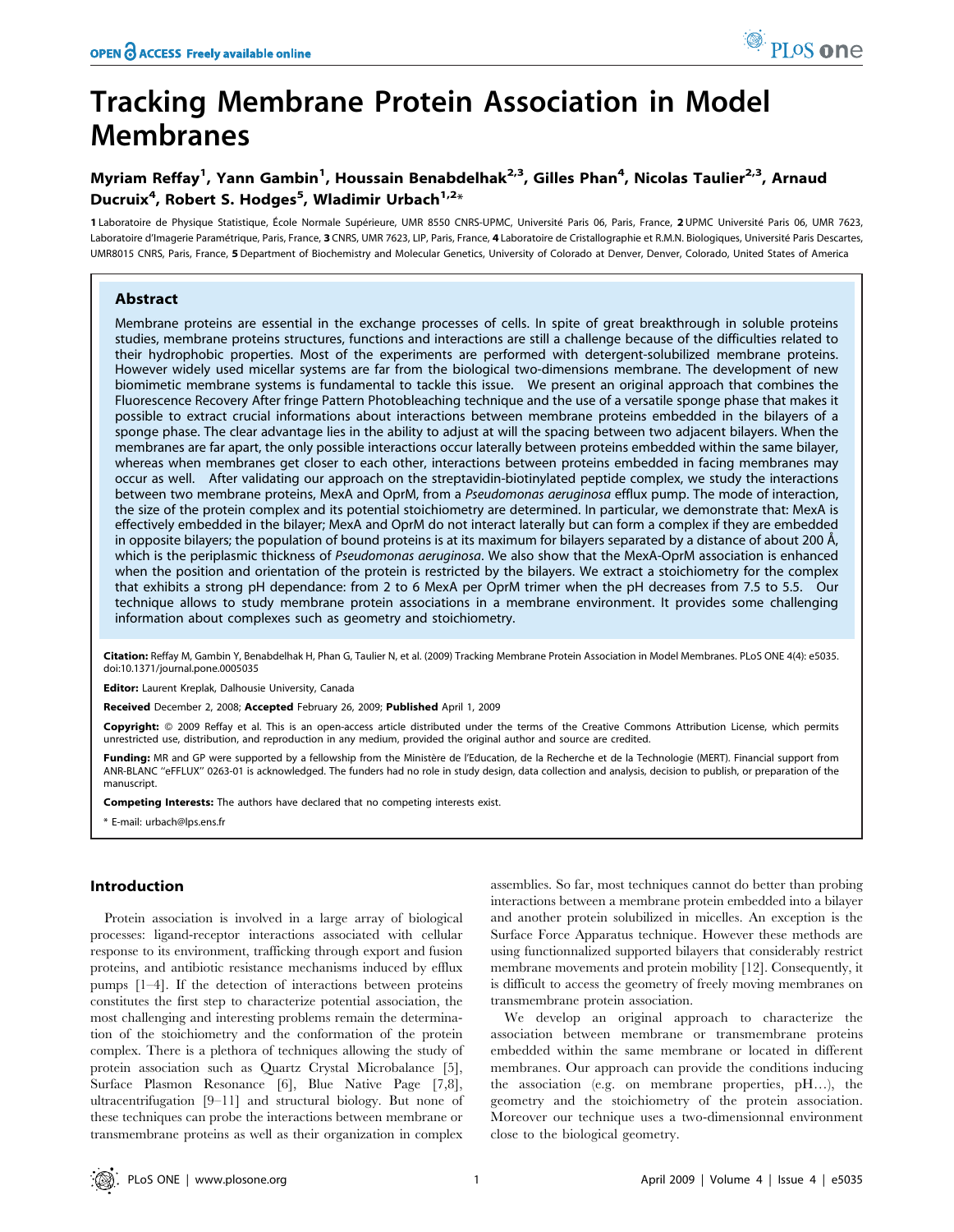#### Principles of the experimental approach

The first step is to incorporate membrane proteins inside bilayers whose separation can be controlled at will in a kind of ''soft'' Surface Force Apparatus geometry. To do so, we use a system of model bilayers, called "sponge" phase (or  $L_3$ ) [13], some of which have been successfully used to crystallize membrane protein [14]. This phase consists of a randomly connected, continuous membrane. The  $L_3$  phase arises when the  $L_{\alpha}$  (or lamellar) phase, comprised of alternating bilayers, is sufficiently dilute so that long-range positional and orientational (smectic) order is lost, but a bilayered membrane remains intact [15–17]. A transition from  $L_3$  to  $L_{\alpha}$  phase can also be obtained by shear experiments  $[18]$ . The proposed  $L_3$  structure consists of locally sheetlike sections of semi-flexible surfactant bilayers, connected up at larger distances into a multiple connected random surface [19]. The radius of curvature R of a sponge phase can be approximated by  $R \approx 0.5 \frac{\delta_m}{\phi_m^2}$  [20] where  $\phi_m$  is the membrane volume fraction and

 $\delta_m$  designs the bilayer thickness. In our sponge phase, made of aqueous solvent, a non ionic surfactant (penta-monododecylether  $C_{12}E_5$ ) and a co-surfactant ( $\beta$ -octylglucoside  $\beta$ -OG), the bilayer thickness is  $\delta_m = 32$  Å and the bilayer volume fraction is in the range  $0.03<\phi_m<0.08$  thus the radius of curvature is very large  $0.2 \, \mu m < R < 1.6 \, \mu m$ . In addition we calculate the persistence length of the bilayer  $\xi_K$  defined as [21]:  $\xi_K = a \exp\left(\frac{4\pi\kappa}{3k_BT}\right)$  where a is a molecular size of the order of 10 Å,  $\kappa$  is the mean curvature rigidity modulus. In our case,  $\kappa$  is in the range of a few  $k_BT$  [22] leading to a persistance length around  $1 \mu m$ , larger than the size of a membrane protein. Thus locally (around the protein)  $L_3$  looks like the disoriented lamellar phase over distance of the persistance length.

In such a system, the bilayer separation, precisely adjusted by adding the correct amount of aqueous solvent to the sample [23– 25], is checked by Small Angle X-ray Scattering (SAXS) measurements (Supplementary data figure S1). Sponge phase gives a broad peak which position is related to the spacing between bilayers and the width to the thermal position fluctuations and the random pore structure. Moreover the asymptotic behavior at small  $d$  (or at large scattering vector) is described by a  $d^2$  variation law as expected for a local bilayer structure [23].

The choice of a sponge phase lies in the fact that  $C_{12}E_5$  and  $\beta$ -OG are extensively used for membrane and transmembrane protein solubilization and crystallography [26–29] and in particular for the OprM and MexA proteins studied in this article. However the approach described here can be applied with any sponge phase. The use of a non-ionic surfactant instead of lipids ensures the stability of the  $L_3$  system over a wider range of separation distances (from 50 to 500  $\AA$ ), temperatures (from 6 to  $30^{\circ}$ C), ionic strength, and pH [30]. This phase allows the insertion of a wide range of membrane objects (peptides, anchored lipids and transmembrane proteins) [29] (see Materials ands Methods). The capacity of the sponge phase to retain the biological activity of the transmembrane protein bacteriorhodopsin was previously demonstrated [31].

We use the Fluorescence Recovery After fringe Pattern Photobleaching (FRAPP) technique [32] to measure the recovery of fluorescence intensity,  $I(t)$ , of the signal emitted by FITC (Fluoresceine IsoThioCyanate)-labeled proteins inserted into the sponge phase.  $I(t)$  is well fitted by single or multiple exponentials If  $I(t) = \sum_j I_j e^{-t/\tau_j}$ , where  $\tau_j$  is the recovery time characteristic of the diffusing fluorescent species  $j$  (Figure 1). Recovery times are used to derive the diffusion coefficients,  $D_j$ , of each protein species, j. It has been recently demonstrated that the diffusion coefficient of diffusing molecules within a two-dimensional surface is proportional to their size according to the Stokes-Einstein like equation

[29]:  $D = (k_B T \lambda) / (4 \pi \mu_m hR)$ , where R is the radius of the diffusing molecule or assembly of molecules, h the membrane thickness,  $\mu_m$ the membrane viscosity,  $\lambda$  a characteristic length related to enhanced membrane dissipation [33],  $k_B$  the Boltzmann constant, and  $T$  the temperature. Consequently, when studying a protein of known size, we can readily determine if the protein is effectively embedded within the membrane (the diffusion coefficient on a two-dimensional surface should be an order of magnitude smaller than the same object in three dimensions), and if it is a monomer, dimer, or wether it forms a larger complex.

We focus our investigation on the interaction between two different transmembrane or membrane proteins. In our approach, the first step consists to determine the diffusion coefficient  $D$  of each protein species. The D value of a free fluorescently labeled protein is measured at a low concentration, in the absence of the other protein, and for a separation distance between bilayers  $d_W$ that is very large. In this case, the  $D$  value is inversely proportional to its radius according to the above equation. The deduced radius compared with the crystallographic data gives the oligomerization state of the protein. Next, studies are performed in the presence of the two proteins where only the more mobile one is labeled. In such a way, any interaction will be reflected in a decrease of the diffusion coefficient of the labeled protein as any protein complex (that includes at least one labeled protein) will move slower than the free protein. Large  $d_W$  values will permit to screen only lateral interactions between proteins embedded into the same bilayer. Interactions between proteins embedded in facing bilayers will be investigated by studying samples exhibiting a  $d_W$  dependence. In these measurements, we will determine various diffusion coefficients: one will correspond to the free labeled protein (with a value identical in the absence or in the presence of the unlabeled protein) and the other ones to bound protein species. These measurements also provide the  $d_W$  range at which protein interactions occur from facing bilayers. Once all diffusion coefficients have been ascribed to a protein species, concentration-dependent measurements allow us to extract the stoichiometry of the various observed complexes.

We have applied this approach to two systems. The first one is the well-known streptavidin-biotinylated peptide system and the second one is composed of two proteins from an efflux pump where little is known about their interactions.



Figure 1. Example of recovery signals. The graph represents the fluorescence recovery signals obtained for differents molar ratios  $r =$  $[B-L_{12}]/[S]$ :  $r = 0$  (red solid line),  $r = 0.2$  (green squares),  $r = 1.9$  (blue solid line). These signals are well-fitted by a single exponential law for  $r = 0$ (corresponding to  $D_0 = 50 \text{ }\mu\text{m}^2 \text{ s}^{-1}$ ), a double exponential for  $r = 0.2$ <br>(corresponding to  $D_0 = 50 \text{ }\mu\text{m}^2 \text{ s}^{-1}$  and  $D_1 = 3.2 \text{ }\mu\text{m}^2 \text{ s}^{-1}$ ), a triple exponential for  $r = 1.9$  (related to  $D_0 = 50 \mu m^2 s^{-1}$ ,  $D_1 = 3.2 \mu m^2 s^{-1}$ and  $D_2 = 1.6 \ \mu m^2 s^{-1}$ .

doi:10.1371/journal.pone.0005035.g001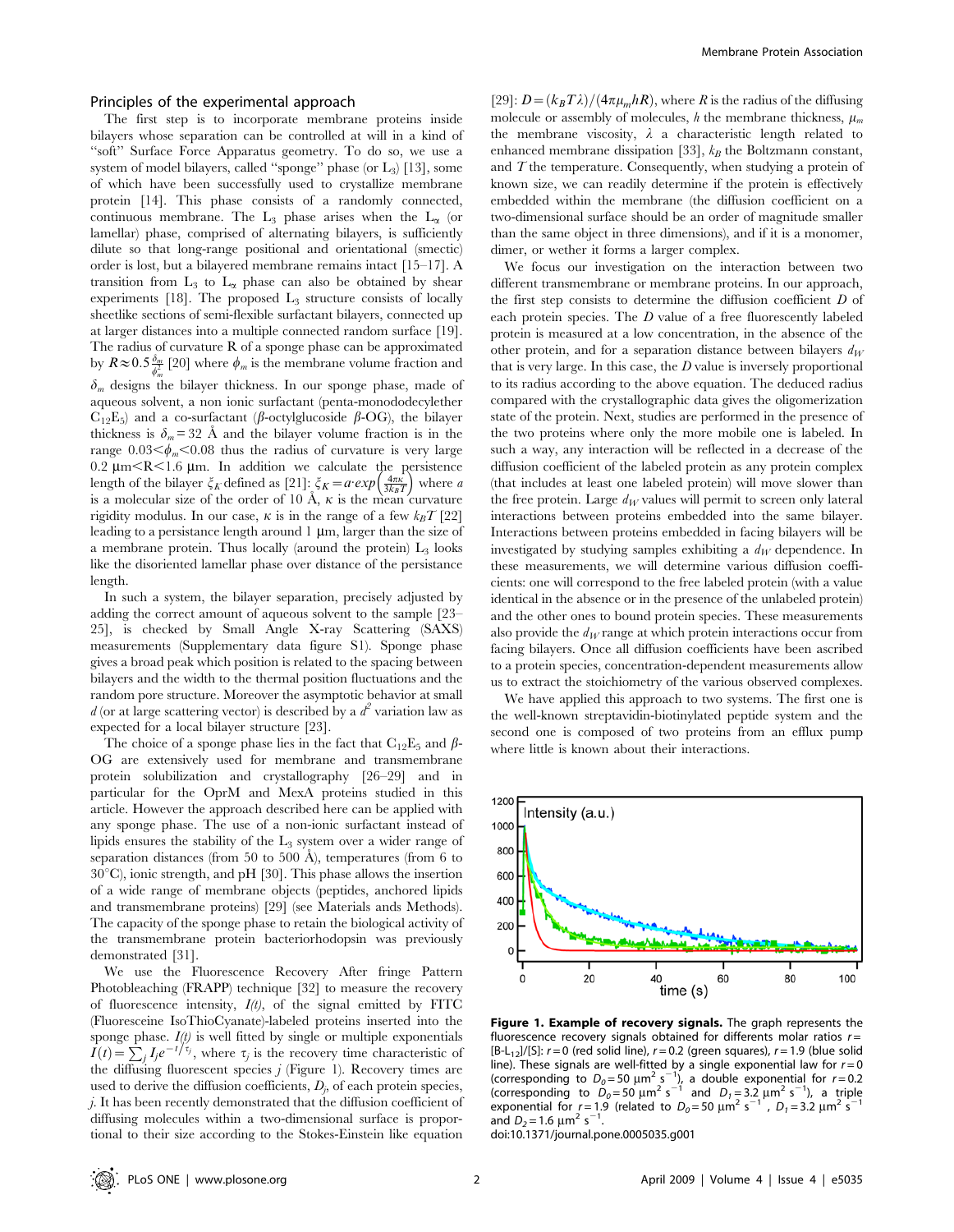#### Results and Discussion

#### Model system: the streptavidin-biotin association

In order to validate our approach, we study a model system: the association between the soluble protein streptavidin (S) and a biotinylated transmembrane peptide  $(B-L_{12})$ , whose  $\alpha$ -helix is made of twelve leucine residues. The binding of streptavidin to biotin is a very well characterized process [34–36]. Streptavidin protein is composed of four monomers, each containing a binding site for biotin. The general shape of streptavidin can be approximated as a parallelepiped, with two opposite sides (separated by 55  $\AA$ ) each containing two binding sites [36,37]. Furthermore, we have demonstrated in a previous work [29] that, after incorporation into the sponge phase, the transmembrane peptide was effectively embedded into the surfactant bilayer. Consequently, the streptavidin-biotin association represents a good model for the association between proteins embedded in the same bilayer or in facing ones. In this section, we show how to perform and interpret the well-designed FRAPP measurements to extract information about the protein-biotinylated peptide association.

## Functional distances for streptavidin-biotinylated peptide binding

In the following measurements, a sponge phase with a constant spacing distance between bilayers of  $d_W = 120$  Å is used.

The measurement of  $I(t)$  from FITC-labeled transmembrane peptides  $L_{12}$  in the sponge phase results in a single diffusion coefficient of  $D_{L12} = 3.2 \text{ }\mu\text{m}^2 \text{ s}^{-1}$  (Figure 2). The measurement performed on FITC-labeled streptavidins in the sponge phase also yields a single diffusion coefficient but with a larger value:  $D_S = 50 \text{ }\mu\text{m}^2 \text{ s}^{-1}$  (Figure 1). Since the longest dimension of streptavidin [36,37]) is much smaller than the spacing distance  $d_W$ , the value for  $D_S$  should be characteristic of streptavidins that mainly freely diffuse between the bilayers of the sponge phase.

The investigation of the association between streptavidin and biotinylated peptides requires that the fastest diffusing molecule is labeled with FITC while the slowest one is kept unlabeled. Any binding between the two molecules will result in a drastic decrease in the diffusion coefficient of the labeled one. Therefore,  $I(t)$  is measured at a constant concentration  $(5.76 \mu M)$  of FITC-labeled streptavidin but with different concentrations of non-labeled and biotinylated  $L_{12}$  peptides,  $B-L_{12}$ , added to the sponge phase.

For a molar concentration ratio  $[B-L_{12}]/[S] < 0.2$ , the recovery intensity is well fitted by a sum of two exponentials,  $I(t) = I_0 e^{-t/\tau_0} + I_1 e^{-t/\tau_1}$ , that provides two diffusion coefficients:  $D_0 = 50 \text{ }\mu\text{m}^2 \text{ s}^{-1}$  and  $D_1 = 3.2 \text{ }\mu\text{m}^2 \text{ s}^{-1}$ . A straightforward comparison with the above values,  $D_S$  and  $D_{L12}$ , indicates that  $D_0$  and  $D_1$  are characteristic of a non-bound streptavidin and a streptavidin bound to a B-L12 peptide, respectively. It may appear surprising that a streptavidin bound to a  $B-L_{12}$  peptide has the same diffusion coefficient as a free  $L_{12}$  peptide. The reason originates from the much higher viscosity of the bilayer as compared to the surrounding aqueous medium [29,38].

For  $2 \geq |B-L_{12}|/|S| > 0.2$ , the analysis of the recovery signal leads to three diffusion coefficients (Figure 1):  $D_0 = 50 \text{ }\mu\text{m}^2 \text{ s}^{-1}$ ,  $D_1 = 3.2 \text{ }\mu\text{m}^2 \text{ s}^{-1}$ , and  $D_2 = 1.6 \text{ }\mu\text{m}^2 \text{ s}^{-1}$ .

Finally, for  $[B - L_{12}]/[S] \geq 2$ , the recovery intensity is perfectly fitted by a single exponential  $I(t) = I_2e^{-t/\tau_2}$  that leads to  $D_2 = 1.6 \mu m^2 s^{-1}$ . If we consider that the spacing distance between bilayers ( $\approx$ 120 Å) is large enough to prevent streptavidin from binding peptides embedded in facing bilayers, then  $D_2$  should characterize the diffusion of streptavidin bound to two biotinylated peptides embedded in the same bilayer. To confirm this assumption we perform measurements for  $d_W$  varying from 125



Figure 2. Evolution of the diffusion coefficient of bound streptavidin with the distance between bilayers. The top sketch represents a FITC-labeled streptavidin that is bound to two biotinylated peptides for large  $d_W$  values, and that bridges peptides from two different bilayers when  $d<sub>W</sub>$ <80 Å as seen below for (empty diamonds). The bottom graph displays the diffusion coefficients, D, versus the separation distance between bilayers,  $d_W$ . (black triangles down) represents the diffusion coefficient,  $D_{L12}$ , of FITC-labeled  $L_{12}$  peptides embedded in the bilayers of the  $L_3$  phase devoid of streptavidin. This result is well described by the equation 1 (black solid line) as predicted for a surface diffusing object. (empty diamonds) are for FITC-labeled streptavidin proteins inserted in the sponge phase in the presence of biotinylated peptides, B-L<sub>12</sub>, at the molar ratio  $[B-L_{12}]/[S] = 10$ . For  $d_W$  80 Å, streptavidins bind biotinylated peptides embedded in the same bilayers and for  $d_W$ <80 Å, streptavidins bind biotinylated peptides embedded from opposite bilayers. Error bars are smaller than symbol size. The membrane volume fraction  $\phi_m$  corresponding to each size is indicated at the top of the graph. doi:10.1371/journal.pone.0005035.g002

to 50 Å. When streptavidin is inserted into the sponge phase devoid of B-L12 peptides, we observe a single diffusion that smoothly decreases from 50 to 11  $\mu$ m<sup>2</sup> s<sup>-1</sup> when  $d_W$  decreases from 120 Å to 80 Å (data not shown). Below 80 Å the value stays constant to 11  $\mu$ m<sup>2</sup> s<sup>-1</sup>. We interpret these data as the effect of confinement due to bilayers proximity, which appears to be maximum for  $d_W < 80$  Å, when streptavidin is entrapped in between the two surrounding bilayers. The variations are consistent with the model of Anderson and Wennerström [39] for hydrophilic object diffusion in a sponge phase, they scaled a linear variation with the membrane volume fraction  $\phi_m$  [40]. In the same phase, the diffusion coefficient of the transmembrane peptide is studied (Figure 2). Its diffusion coefficient decreases from 3.2 to 2.4 as  $d_W$  decreases from 120 to 80 Å. This variation is well fitted by  $\phi_m^2$ :

$$
D_{Surf} = D_0 \left(\frac{2}{3} - b\phi_m^2\right) \tag{1}
$$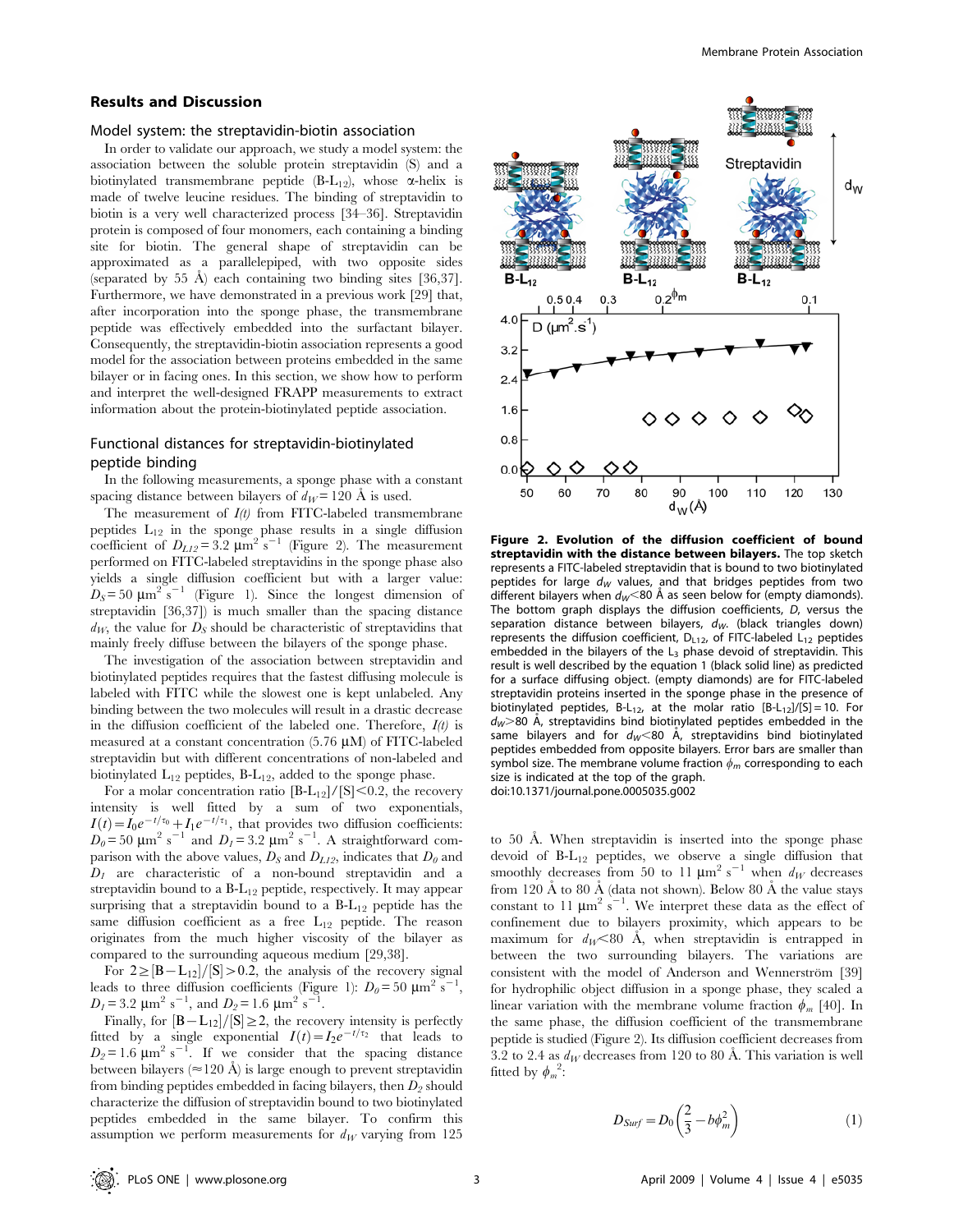where  $D_{\theta}$  is the diffusion coefficient in a bilayer (in a lamellar phase) and  $b$  is related to the topology of the sponge phase. This law is characteristic of an object diffusing in the bilayer of the sponge phase (Figure 2) and has been succesfully used in several sponge phases [41].

Next, streptavidin is inserted in the sponge phase with an excess molar ratio,  $[B-L_{12}]/[S] = 10$ , to ensure that all streptavidin proteins bind at least two  $B-L_{12}$  peptides (Figure 2) from the same bilayer. No change in the single diffusion coefficient is observed from  $d_W = 120$  to 80 Å and its value is of the order of the previously measured  $D_2$ . Below 80 Å, it dramatically drops to 0.05  $\mu$ m<sup>2</sup> s<sup>-1</sup> and maintains this value down to  $d_W = 50$  Å. At this concentration ratio and bilayer separation distance, we can reasonably assume streptavidin to bridge two bilayers by binding biotinylated peptides embedded in facing bilayers. The diffusion coefficient value (0.05  $\mu$ m<sup>2</sup> s<sup>-1</sup>) of a bilayer-bridging streptavidin is much smaller than for a confined streptavidin (11  $\mu$ m<sup>2</sup> s<sup>-1</sup>) and than  $D_2$  (= 1.6  $\mu$ m<sup>2</sup> s<sup>-1</sup>). Thus, this result confirms that  $D_2$  is effectively reflecting a diffusion coefficient of a streptavidin bound to two peptides embedded into the same bilayer. We also observe that the bridging event appeared for  $d_W < 80$  Å when streptavidin starts to be confined by two bilayers.

In conclusion, the concentration and  $d_W$ -dependence measurements of the diffusion coefficient make it possible to discriminate between the free streptavidin and the peptide-bound streptavidins and to determine the characteristics of each species.

## Stoichiometry of streptavidin-biotinylated peptide complex

For all our measurements, we keep an identical gain and detection sensitivity and use concentrations smaller than 60  $\mu$ M for the diffusing molecules. By doing so, fluorescent intensities are proportional to concentrations of fluorescent-labeled molecules: the higher the intensity  $I_j$ , the larger the population of protein species *j*. The stoichiometry is derived by plotting the behavior of the intensity of each protein species as a function of the molar ratio r, as shown in Figure 3. The intensity,  $I<sub>I</sub>$ , of the first species is characterized by a broad and very small peak centered approximately at  $r=1$ . For  $r>2$ , we observe that  $I_1=0$ . The intensity  $I_2$  of the second species increases with r at the same rate than  $I_1$  for  $r<1$ . But  $I_2$  continuously increases for  $1 \leq r \leq 2$ , whereas  $I_1$  decreases, and reaches its maximum at  $r=2$  when  $I_1$  becomes null. These results reflect the non-cooperative binding of a streptavidin with biotinylated peptides embedded in the same bilayer surface. When the concentration of biotinylated peptides increases, the populations of streptavidins bound to one  $B-L_{12}$ peptide (species 1) and to two  $B-L_{12}$  peptides (species 2) simultaneously increase. When all streptavidins are bound to at least one peptide, the species 1 starts to disappear as these streptavidins are now binding a second peptides to form the species 2. The species 2 is at its maximum at the ratio  $r=2$  when no more binding occurs.

## Interaction between membrane proteins of an efflux pump

Pseudomonas aeruginosa is a gram-negative bacterium known to be highly resistant to antibiotics. This resistance is believed to be partly related to efflux pumps expressed by P. aeruginosa. The function of these efflux pumps is to transport various molecules like antimicrobials out of the cell through a double membrane using a recently described mechanism [1–4]. The double membrane contains a periplasm whose thickness is close to 200  $\AA$  [42]. Twelve genetically distinct efflux pump assemblies (each



Figure 3. Determination of the number of interaction sites of the streptavidin: Variation of intensities of the free and bound streptavidin with the molar ratio r. The graph shows the behavior of intensities  $I_1$  (grey circles) and  $I_2$  (black squares) as a function of the molar ratio  $r = [B-L_{12}]/[S]$ .  $I_1$  represents the intensity of the signal corresponding to the diffusion coefficient  $D_1 = 3.2 \mu m^2 s^{-1}$  whereas  $I_2$ refers to the intensity of the signal corresponding to the  $D_2$  = 1.6  $\mu$ m<sup>2</sup> s<sup>-1</sup> diffusion coefficient. This graph reflects the stoichiometry of the corresponding proteins species. The first species is characterized by a small and broad peak centered around 1 that suggests that streptavidin is bound to one biotinylated peptide. The intensity of the second species increases as r increases to reach a plateau at  $r = 2$  which suggests a stoichiometry of two biotinylated peptides per streptavidin.

doi:10.1371/journal.pone.0005035.g003

composed of three proteins) are described in P. aeruginosa genome. The protein assembly MexA-MexB-OprM is the only one that is constitutively expressed, whereas the others are expressed under special circumstances. MexB [43] and OprM [44] are trimeric transmembrane proteins located at the inner and outer membrane, respectively. While both MexA and OprM are lipoproteins with a palmitoyl moiety, OprM is an integral transmembrane protein. The periplasmic component MexA is assumed to bridge MexB to OprM [43–48] (Figure 4). MexB is the only active part of the pump. The exact organization and mechanism of the efflux pump assembly MexA-MexB-OprM is still unknown. In particular, the exact degree of MexA oligomerization within a single efflux pump is unclear. The crystallographic structure of MexA leads to a model where six or seven MexA proteins are assembled in a horseshoe manner. Three different models for the MexB-MexA-OprM assembly suggest that 3, 6, or 9 MexA monomers could participate in the assembly, respectively [46–48]. Furthermore, it has not yet been determined if MexA interacts either with OprM or MexB or with both proteins. Finally, the anchoring of MexA to the membrane and its conformation when anchored has not been established [47]. In this article, we focus our study on the assembly between MexA and OprM proteins by using the approach described in the previous section. As MexA and OprM are not active in the efflux process, their functionnality is still unclear, the only avalaible data are crystallographic structures. To monitor the insertion of the two proteins inside the bilayers their secondary structure inside the sponge phase is compared with the one in their initial detergent  $\beta$ -OG (supplementary data Figure S3) and with their published crystallographic structures [44–46]. The Circular Dichroism (CD) spectra of either MexA and OprM proteins indicate that their general structure is similar between the protein in solution and in sponge phase. The quantities of  $\alpha$ helices and  $\beta$ -sheets measured from the spectra are also compatible with the crystallographic data of the proteins.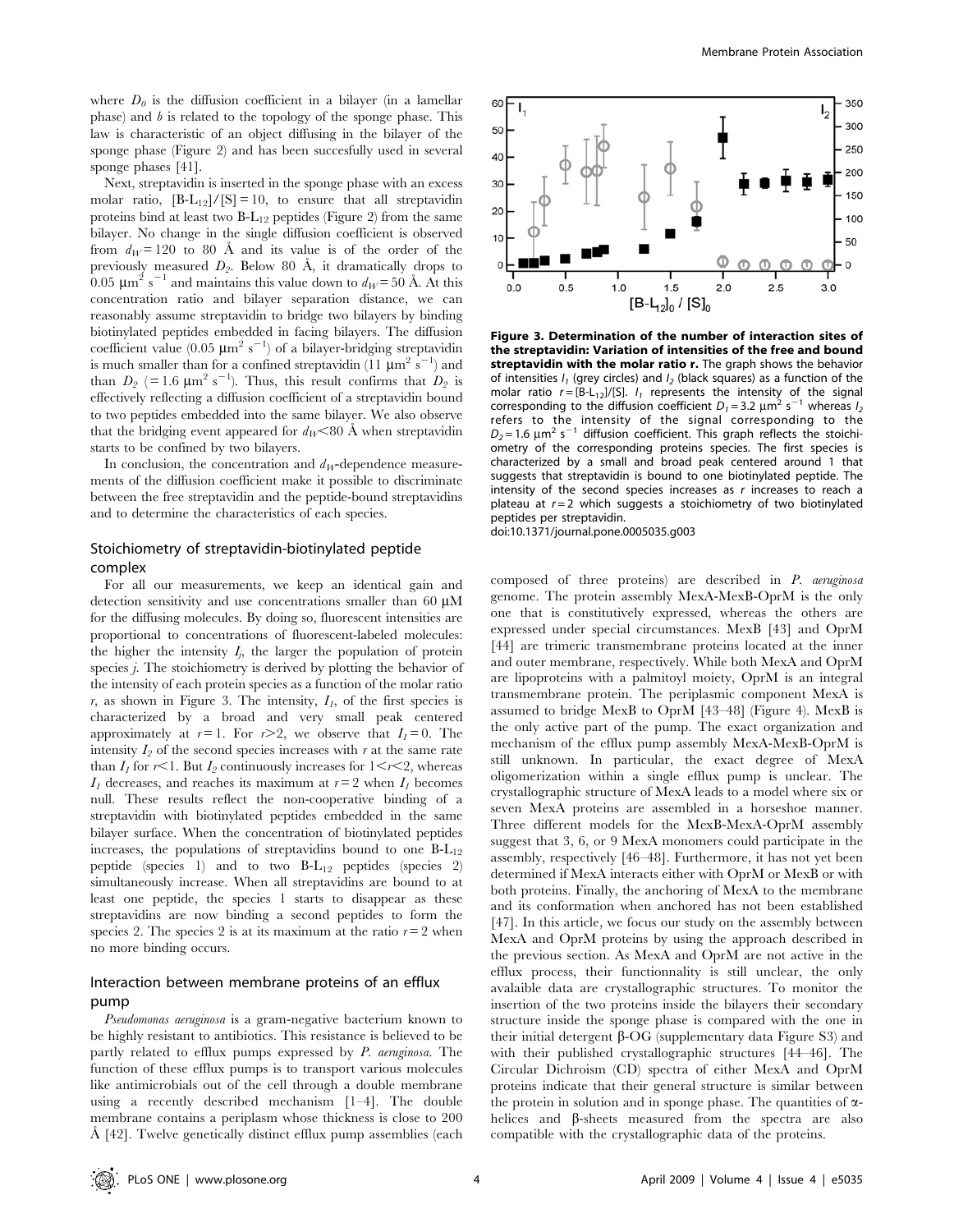

Figure 4. Interaction between MexA and OprM: Evolution of the diffusion coefficient of the proteins with the distance **between bilayers.** The top sketch represents OprM trimer (barrel) and MexA (sticks) protein diffusing in the bilayers. The bottom plot represents the variation of diffusion coefficients vs bilayer distance  $d_W$ : for FITC-labeled MexA (green triangles up), FITC-C<sub>16</sub> (a SOPC lipid) (black crosses) and OprM (red empty squares) in the sponge phase devoid of OprM and MexA, respectively, for free (blue triangles down) and bound (blue diamonds) MexA inserted in a sponge phase containing OprM trimers. The results are compared with the expected  $\phi_m^2$  variation law (equation 1) for MexA (green solid line) and for OprM(red solid line). The only change compared with the peptide variation is the value of the asymptotic diffusion coefficient. Error bars are smaller than symbol size. The corresponding volume fraction  $\phi_m$  is indicated at the top of the graph. doi:10.1371/journal.pone.0005035.g004

#### Functional distances for MexA-OprM association

We study sponge phase samples with a spacing distance between bilayers,  $d_W$ , ranging from 90 to 320 Å. Crystallographic data show that the hydrophilic domains of the rather rigid OprM and the rather flexible MexA are 100  $\AA$  and 85  $\AA$  long, respectively [44–46]. Furthermore, it has been proposed that OprM and MexA could dock together in the same way that has been proposed for TolC-AcrA [49].

When only FITC-labeled MexA bearing a palmitoyl moiety is inserted into the sponge phase, FRAPP measurements give a single diffusion coefficient,  $D_{MexA}$ , whatever the distance  $d_W$  (Figure 4). Interestingly, the behavior of  $D_{MexA}$  is identical to that of  $D_{C16}$  of a FITC-labeled SOPC lipid (FITC-C16) inserted in the sponge phase under the same conditions (Figure 4). The SOPC lipid and the MexA palmitoyl moiety possess the same aliphatic chain length. We also measure the diffusion coefficient of a mutant of MexA, called mMexA, in which the unique N-terminal cysteine is deleted (hence precluding the formation of the hydrophobic moiety) [47]. We observe that the diffusion coefficient of the soluble mMexA protein,  $D_{mMexA}$  = 25  $\mu$ m<sup>2</sup> s<sup>-1</sup>, is about ten times larger than that of MexA protein. These results indicate that MexA is effectively anchored to the bilayers by its single sixteen-carbon chain and is in a monomeric state (otherwise  $D_{MexA}$  would be larger than  $D_{C16}$ according to [29]). The observed decrease in diffusion coefficient from  $4.2$  to  $2.3 \mu m^2 s^{-1}$  (Figure 4) is well described by the equation 1. The variation law is similar with the one found for the peptide B-L12 as expected for a diffusion inside the same phase [39,41].

When FITC-labeled OprM is inserted into the sponge phase, a single diffusion coefficient  $D_{OprM}$  is observed that follows a similar behavior to MexA except that OprM is much less mobile with  $D_{Qp:M}$ = 1.4  $\mu$ m<sup>2</sup> s<sup>-1</sup> for  $d_W$ >170 Å. This value leads to a hydrodynamic radius of  $R_{OpM} = 17 \pm 2$  Å for the OprM trimer [27], in good agreement with crystallographic and electron microscopy data [44,50,51]. These results present the evidence that OprM is embedded into the surfactant bilayers of the sponge phase. The fit of OprM diffusion coefficient by equation 1 for  $d_W > 130$  Å confirmed this anchorage. For  $d_W < 130$  Å, a significative decrease of  $D_{OpnM}$  is observed, dropping to 0.1  $\mu$ m<sup>2</sup> s<sup>-1</sup> at  $d_W$ <100 Å, i.e. when  $d_W$  is smaller that the OprM trimer hydrophilic length. So this last behavior reflects the hindrance of OprM mobility due to confinement.

The investigation of interactions between MexA and OprM trimer is performed by incorporating FITC-labeled MexA into a sponge phase containing unlabeled OprM. As MexA protein is more mobile than OprM trimer (i.e.  $D_{MexA} > D_{OptM}$ ), any association between MexA and OprM will be reflected by a decrease in the diffusion coefficient of the FITC-Labeled MexA protein. The concentration of MexA  $(C_{MexA}= 0.1 \mu M)$  is ten times smaller than that for OprM trimer ( $C_{ObxM} = 1 \mu M$ ). We measure the behavior of the diffusion coefficient of MexA for  $d<sub>W</sub>$  ranging from 320 to 140  $\AA$  (see Figure 4 and Table 1).

For  $d_W > 250$  Å, MexA exhibits a single diffusion coefficient value which experiences the same behavior as when no OprM is present into the sponge phase. This is evidence that no interaction takes place between MexA and OprM trimer, either laterally on the same bilayer or from two facing bilayers.

From  $d_W \approx 250$  Å to 150 Å, two diffusion coefficients are observed. The first coefficient is still equal to the value of  $D_{MexA}$ found in the absence of OprM, the second one exhibits a value equal to 0.6  $\mu$ m<sup>2</sup> s<sup>-1</sup>, which is close to but smaller than  $D_{OpnM}$ . This last diffusion coefficient should be associated with MexA bound to OprM trimers. Indeed, the complex MexA-OprM trimer is moving with a slower mobility than the respective free protein and trimer. We also check that this value is independent of protein concentration, so we can rule out the possibility of aggregation.

For  $d_W$ <150 Å, we again observe a single diffusion coefficient the value of which is similar to a free MexA diffusing in a sponge phase devoid of OprM.

From these results, we conclude that MexA and OprM trimer can interact only when embedded within two facing bilayers and only when these bilayers are separated by a distance of  $150\le d_W\le 250$  Å. We observe in figure 5 that the population of bound MexA-OprM is at its maximum at  $d_W \approx 200$  Å. Interestingly, this value is similar to the periplasm thickness of P. aeruginosa. Our results are in favor of the docking sites being located at the end of the hydrophilic periplasmic loops of OprM trimer and on the  $\alpha$ -helical hairpin of MexA [44,45,52].

The intensity variations of free and bound MexA versus  $d_W$  are well fitted by gaussian curves  $A \bullet exp \left(-\frac{(d_w - d_0)^2}{2\sigma^2}\right)$ bound MCXA versus  $u_W$  are<br>  $\left(-\frac{(d_w-d_0)^2}{2\sigma^2}\right)$  where the fits give  $\sigma \approx 21$  Å (Figure 5). These behaviors reflect the fact that, due to bilayers fluctuations, the bilayer separation is not everywhere equal to  $d_W$ , the mean distance obtained from SAXS.

For comparison, we perform analogue experiment at  $d_W \approx 200$ Å with mMexA, the soluble mutant of MexA. We observe that  $D_{mMex4}$  drops from 28  $\mu$ m<sup>2</sup> s<sup>-1</sup> to 1.4  $\mu$ m<sup>2</sup> s<sup>-1</sup> which is, this time, identical to the diffusion coefficient of a free OprM trimer. This brings evidences that mMexA binds the OprM trimer and that there is no ''bridging effect''. Moreover, the intensity due to the bound fraction of mMexA protein increases and reaches a steady state only one hour after the beginning of the experiment, as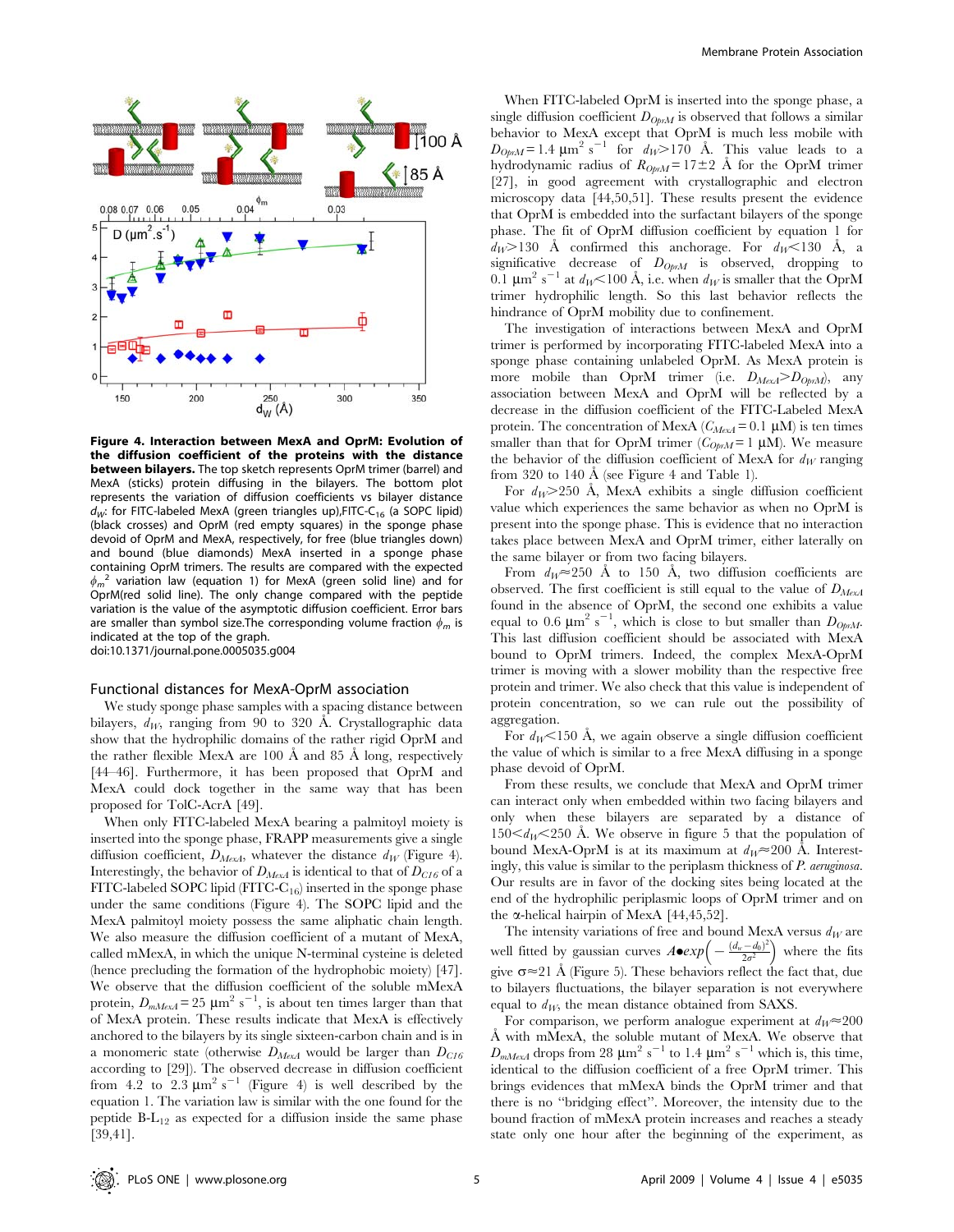Table 1. The first column gives the values of the separation distance between bilayers and the second one the molar ratio of MexA over OprM protein.

| dw (Å)                                                                                                                   | $r = [MexA]/[OprM]$ | <b>Number of exponential</b> | $D_1$ ( $\mu$ m <sup>2</sup> /s) | $D_{II}$ ( $\mu$ m <sup>2</sup> /s) |
|--------------------------------------------------------------------------------------------------------------------------|---------------------|------------------------------|----------------------------------|-------------------------------------|
| $dw<$ 240                                                                                                                | 0.1                 |                              | $D_{\text{MexA}}$                |                                     |
| 140 <dw<240< td=""><td>0.1</td><td></td><td><math>D_{\text{MexA}}</math></td><td><math>\approx 0.6</math></td></dw<240<> | 0.1                 |                              | $D_{\text{MexA}}$                | $\approx 0.6$                       |
| dw<140                                                                                                                   | 0.1                 |                              | $D_{MexA}$                       |                                     |

The number of exponentials used to fit the fluorescent intensities data is given in the third columns along with the values of each diffusion coefficient in the following columns. D<sub>MexA</sub> is the value of the diffusion coefficients of a free labeled MexA measured in the absence of OprM. The value 0.6  $\mu$ m<sup>2</sup>/s is characteristic of MexA bound to OprM from two facing bilayers.

doi:10.1371/journal.pone.0005035.t001

compared to the short delay of two minutes for MexA protein. This result suggests that the orientation and anchoring of MexA protein to the membrane is a key condition for the dynamic of the interaction.

#### Stoichiometry of the MexA-OprM complex

In order to determine the stoichiometry of the MexA-OprM complex, we use the sponge phase at  $d_W \approx 200$  Å, which is the prerequisite for an optimal MexA to OprM trimer binding, as shown above. Samples are prepared with different molar ratios, r, of FITC-labeled MexA protein to unlabeled OprM trimer. The concentration of OprM trimer is kept constant to  $C_{0\nu\mu} = 1 \mu M$ . The aqueous solution of the sponge phase has a pH value of 7.5. For all molar ratios, FRAPP measurements give two diffusion coefficients  $D_I$  and  $D_{II}$ .  $D_I$  is equal to the diffusion coefficient,  $D_{\text{MexA}}$ , of a free MexA protein in the sponge phase, whereas the value of  $D_{II}$  is equal to  $D_{MexA-OprM} = 0.6 \text{ }\mu\text{m}^2 \text{ s}^{-1}$  which is associated with MexA proteins bound to OprM trimers, as previously shown (Table 1).

The stoichiometry of the MexA-OprM complex is derived by monitoring the behavior of the fluorescence intensity variation. A quenching phenomenon appears for  $I_{AM}$ , associated with OprMbound MexA proteins, that is probably due to a close proximity between MexA proteins. This effect prevents the use of  $I_{AM}$  in the determination of the stoichiometry. We consider the variation of the fluorescence intensity  $I_0$  associated with free MexA (Figure 6a).



Figure 5. Determination of the best interaction condition : Evolution of bound MexA with the distance between bilayers. Variation of fluorescence intensities  $I_0$  and  $I_{AM}$  of free MexA (black triangles down) and MexA bound to OprM trimers(grey diamonds), respectively. Since fluorescence intensity is proportional to a MexA species population, we observe a shift in population from the free to the OprM-bound MexA species as the spacing distance approaches  $d_W = 200$  Å. At  $d_W \approx 200$  Å, almost all MexA proteins are bound to OprM trimers. These data are fitted by two gaussian curves. doi:10.1371/journal.pone.0005035.g005

For  $r<2$  the intensity  $I_0$  is almost null, indicating that most MexA proteins are bound to OprM. For  $r > 2$ , the linear behavior of  $I_0$ with MexA concentration suggests that no more MexA proteins bind to OprM, since all new additions of MexA contribute to  $I_0$ . Consequently, under the experimental conditions the variation of  $I_0$  suggests a stoichiometry of two MexA proteins bound to one OprM trimer at pH 7.5. The pH-dependence of the stoichiometry has been investigated and the result is reported in Figure 6b where the stoichiometry increases from 2 to 6 when the pH decreases from 7.5 to 5.5. This is in agreement with blue native gel experiments (to be published) and with immuno-blotting experiments [53]. From these results, we conclude that the number of



Figure 6. Determination of the stoechiometry of the complex MexA-OprM: Evolution of the intensities of free MexA with the molar ratio r and the evolution of the stoichiometry with pH. (a) Variation of the intensity  $I_0$  associated to free FITC-labeled MexA proteins as a function of molar ratio r. In this experiment,  $d_W = 200 \text{ Å}$ and  $pH = 7.5$ . This variation provides the stoichiometry number equal to  $n_{\text{Mexa}}/n_{\text{OorM}} = 2$ . (b) Variation of the stoichiometry number with pH. doi:10.1371/journal.pone.0005035.g006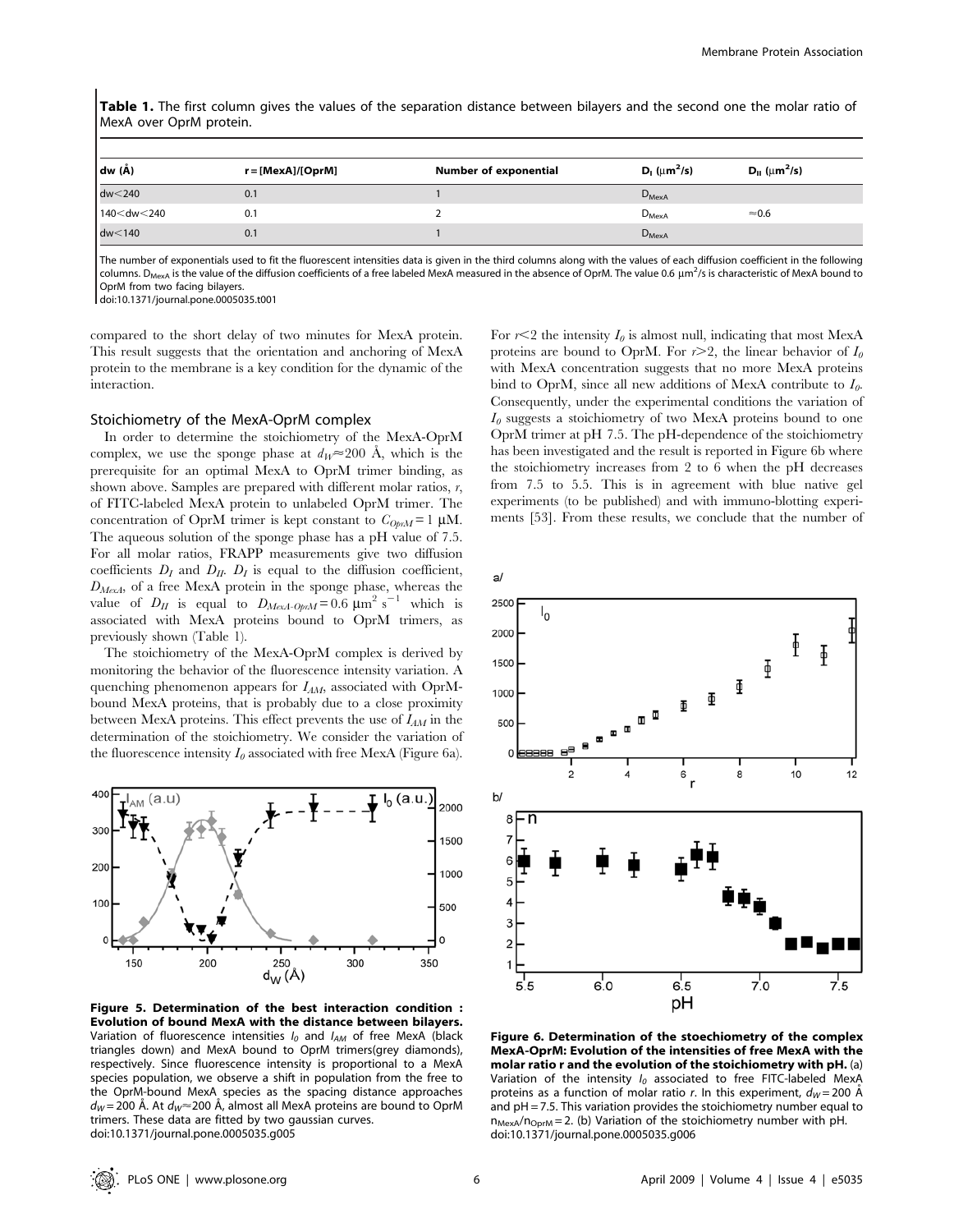binding sites on each OprM trimer is governed by acid-base equilibria.

pH-dependent conformational changes of AcrA, a protein analogous to MexA within the AcrA/B TolC E. coli efflux pump have been reported [54] and a similar behavior can be presumed for MexA. Our result correlates these observed conformation changes with a variation in the stoichiometry of the interaction with OprM.

#### Conclusion

An original approach is developed combining the FRAPP technique and the use of a versatile  $L_3$  sponge phase that makes it possible to extract crucial information about interactions between membrane proteins embedded in the bilayers of the sponge phase. The clear advantage lies in the ability to adjust at will the spacing between two adjacent bilayers. After validating our approach on the streptavidin-biotinylated peptide complex, we study the interactions between two membrane proteins, MexA and OprM, from bacterial efflux pump. The mode of interaction, the size of the protein complex and its potential stoichiometry are determined. In particular, we demonstrate that: MexA is effectively embedded in the bilayers; MexA and OprM interact only if they are embedded in opposite bilayers separated by a distance close to the periplasmic thickness in P. aeruginosa. We also show that the MexA-OprM association is enhanced when the position and orientation of the protein is restricted by the bilayers. The stoichiometry of the complex exhibits a strong pH dependence in the range 2 to 6 MexA per OprM trimer. Our approach can be extended to different transmembrane protein complexes that are difficult to investigate by other methods. The method is not limited by the number of proteins so the association of several proteins can be studied in the same way. It can also be expanded to other areas, opening new avenues: for example to co-crystallize proteins or to study protein-DNA interactions by screening the experimental conditions governing the complex formation.

## Materials and Methods

#### Proteins, peptides and probes

FITC (Fluoresceine IsoThioCyanate)-labeled streptavidin was purchased from Interchim and used as received. The twelveleucine  $\alpha$ -helix transmembrane peptide (L<sub>12</sub>) whose sequence is AKK- $(L)_{12}$ -GKK was synthesized and biotinylated (B-L<sub>12</sub>) in the Department of Biochemistry and Molecular Genetics (University of Colorado, Denver). FITC-hexadodecylcarbonyl (FITC-C<sub>16</sub>) was purchased from Molecular Probes and used as received. The periplasmic protein MexA was expressed and purified according to [55] in its mature form and in a mutant form (with the N-terminal cystein deleted) [47]. The outer membrane protein OprM was expressed and purified as previously described [50]. Depending of the experiments, OprM and MexA could be labeled with FITC (Molecular Probes). All proteins were solubilized in a solution  $S<sub>I</sub>$  of composition:  $1\%$  (w/w)  $\beta$ -octylglucoside ( $\beta$ -OG) (from Sigma), 100 mM NaCl, 50 mM Na<sub>2</sub>HPO<sub>4</sub> pH 7.5, and 5% (v/v) glycerol. The  $L_3$  phase [56,57] was prepared by mixing altogether a nonionic surfactant [penta-monododecylether  $(C_{12}E_5,$  from Nikko Chemicals- Jan Dekker)], a co-surfactant  $\beta$ -OG (molar ratio [ $C_{12}E_5$ ] /[ $\beta$  -OG] = 7) and an aqueous solution (100 mM NaCl, 50 mM  $\text{Na}_2\text{HPO}_4$  pH 7.5, 5% (v/v) glycerol). In such a system, although bilayers are randomly connected, a mean distance between bilayers can be locally defined. A volume of solution  $S_I$ , containing the proteins, was then added and mixed with the sponge phase so that the  $C_{12}E_5$  to  $\beta$ -OG molar ratio equals 7. The membrane volume fraction  $\phi_m$  is defined by the ratio

 $(V_{\beta\text{OG}}+V_{\text{C}_1\text{E}_5})/V_{\text{solution}}$ . The separation distance between bilayers can be very precisely tuned by simply varying  $\phi_m$ . The L3 phase is prepared within a minute and remains stable at least for several months. The protein concentration in the  $L_3$  phase was controlled during the sample preparation. In this study, measurements were performed on individual samples for each protein concentration and bilayer separation distance.

#### Small Angle X-ray Scattering (SAXS) technique

The separation distance between bilayers,  $(d_W)$ , has been determined using small angle X-ray scattering (SAXS) technique. Measurements were performed using a rotating anode generator. The Cu-K<sub> $\alpha$ 1</sub> wavelength (1.54 Å) was selected by a gold-coated quartz mirror. The scattering intensity was recorded as a function of the scattering vector  $q = \frac{4\pi \sin \theta}{\lambda}$  using a detector with a spatial resolution of 0.2 mm. The distance from the detector to the sample was 770 mm. The final resolution of the set-up was 0.02 nm. Samples were placed in sealed glass capillaries and positioned in a thermostated holder ( $T= 296$  K). All spectra exhibited a broad peak indicating that the material has a well defined characteristic spacing (Supplementary data figure S1) with an intensity decay scaling asymptotically as  $d^2$  with  $d = \frac{2\pi}{q}$  for small d resulting from the bilayer structure [56]. The peak position provided the characteristic distance  $d_B = \frac{2\pi}{q_{\text{max}}}$  with a precision of 5%. Sponge phases have also been observed by freeze-fracture electron microscopy (Supplementary data figure S2) and the distance between bilayers extracted from these micrographs matches the values obtained by SAXS [57]. The separation distance between bilayers,  $d_W$ , was deduced by subtracting the bilayers thickness  $\delta_m$  = 32 Å [58] to  $d_B$  which is kept constant. The asymptotic behavior is checked in the insert of the supplementary figure S1 to assess the existence of bilayers. The insertion of membrane or soluble proteins in the phase at concentrations below 60  $\mu$ M does not modify the parameters of the phase (Supplementary data Figure S1). This result is the same for interacting proteins inserted in the sponge phase. Moreover, freeze fracture electron micrographs of the  $L_3$  phase do not show segregation process in the protein localization and show no change in the L3 phase structure after protein incorporation.

#### Circular Dichroism (CD) spectroscopy

CD spectra were recorded at  $25^{\circ}$ C using a JASCO J-810 spectropolarimeter. The far UV CD spectroscopic measurements were carried out in a 1 mm path-length cuvette (110-QS P, from Hellma). For these measurements we used a protein concentration of 50 µM. The secondary structure contents of MexA and OprM were calculated from their far UV CD spectra using the K2D software. For a protein concentration error in sponge phase of less than 4%, we determined that the contents of  $\alpha$ -helix and  $\beta$ -sheet of both proteins were similar to that found in their respective crystallographic structures. Furthermore, we observe in Figure S3 (Supplementary data) only small differences between the spectra of the proteins (the transmembrane OprM and the membrane MexA proteins) solubilized in solution (with  $\beta$ -OG) and incorporated into the sponge phase, as observed for other proteins [59]. This shows that the conformation of both proteins is conserved after incorporation into the sponge phase.

## Fluorescence Recovery After fringe Pattern Photobleaching (FRAPP)

Proteins were incorporated into the L<sub>3</sub> phase at concentrations varying from 0.1 to 5  $\mu$ M. A fringe pattern was produced by two Argon ion laser beams (Spectra-Physics) set to a wavelength of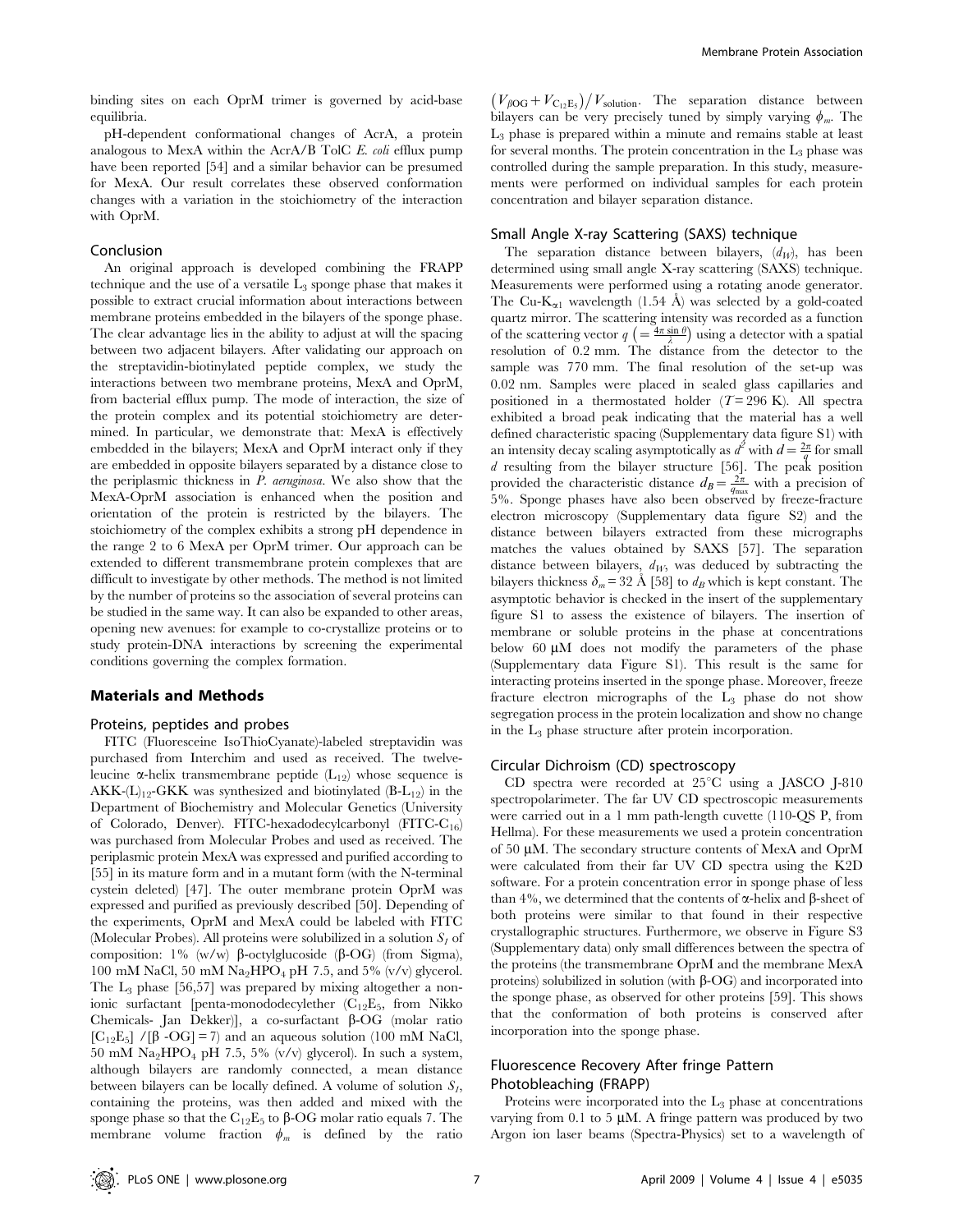488 nm, and focused onto the capillary containing a  $10 \mu L$ sample. Fringe spacing,  $i$ , was controlled and varied from  $5$  to 100 mm. A 50 ms long exposure under a 400 mW laser illumination resulted in the bleaching of the fluorescent molecules located in the bright fringes, whereas the other molecules retained their fluorescence. The diffusion of the fluorescent molecules resulted in the recovery of the initial intensity in the bright fringes that was monitored by a probe laser and collected over a wide area by a photomultiplier. Because the detection was carried out over a large number of bilayers and of proteins, a high signal to noise ratio was achieved. In a single pulse, measurements were actually averaged over 108 proteins. If a single molecule species was diffusing, the recovery signal was characterized by a single exponential decay with a characteristic recovery time  $\tau$  [32]. If the sample contained several molecular species, the recovery intensity was a sum of exponentials (Fig. 1). The recovery time associated with each exponential gave a diffusion coefficient characteristic of one species. The intensity associated with each exponential was also proportional to the associated molecular species. The systematic use of at least  $4$  interfringe sizes  $i$ (1  $\mu$ m < $i$  < 200  $\mu$ m) allowed us to check the Brownian diffusion of all peptides, and to obtain the diffusion coefficient from  $D = \frac{i^2}{4\pi^2 \tau}$ , with a precision better than 4%. Five different samples per experiment were used to extract statistics on diffusion coefficients.

## Supporting Information

Figure S1 X-ray spectra of the L3 phase with and without proteins. X-ray spectra realized for a L3 phase of  $\varphi_m = 0.3$  with (- -) and without (-) MexA protein. The insert shows a graph of the

#### References

- 1. Andersen C, Hughes C, Koronakis V (2000) Chunnel vision Export and efflux through bacterial channel-tunnels. EMBO reports 1(4): 313–318.
- 2. McKeegen KS, Borges-Walmsley MI, Walmsley AR (2003) The structure and function of drug pumps: an update. Trends in Microbiology 11: 21–29.
- 3. Poole K (2001) Multidrug resistance in Gram-negative bacteria. Curr Opin Microbiol 4: 500–508.
- 4. Zgurskaya H, Nikaido H (1999) Bypassing the periplasm: Reconstitution of the AcrAB multidrug efflux pump of Escherichia coli. Proc Natl Acad Sci USA 96(13): 7190–7195.
- 5. Cooper MA, Singleton VT (2007) A survey of the 2001 to 2005 quartz crystal microbalance biosensor literature: applications of acoustic physics to the analysis of biomolecular interactions. J Mol Recognit 20(3): 154–184.
- 6. Katsamba PS, Park S, Laird-Offringa IA (2002) Kinetic studies of RNA-protein interactions using surface plasmon resonance. METHODS 26(2): 95–104.
- 7. Schägger H, von Jagow G (1991) Blue native electrophoresis for isolation of membrane-protein complexes in enzymatically active form. Anal Biochem 199(2): 223–231.
- 8. Camacho-Carvajal MM, Wollscheid B, Aebersold R, Steimle V, Schamel WW (2004) Two-dimensional blue native/SDS gel electrophoresis of multi-protein complexes from whole cellular lysates - A proteomics approach. Mol Cell Proteomics 3(2): 176–182.
- 9. Ebel C, Eisenberg H, Ghirlando R (2000) Probing protein-sugar interactions. Biophys J 78(1): 385–393.
- 10. Rivas G, Stafford W, Minton AP (1999) Characterization of heterologous protein-protein interactions using analytical ultracentrifugation. Methods 19(2): 194–212.
- 11. Lebowitz J, Lewis MS, Schuk P (2002) Modern analytical ultracentrifugation in protein science: A tutorial review. Protein Science 11: 2067–2079.
- 12. Kalb E, Tamm LK (1992) Incorporation of cytochrome b5 into supported phospholipid bilayers by vesicle fusion to supported monolayers. Thin Solid Films 210/211: 763–765.
- 13. Kleman M (1999) The lamellar and sponge phases of dilute surfactant systems: Structures and defects at equilibrium and under shear. Pramana 53(1): 107–119.
- 14. Wadsten P, Wöhri AB, Snijder A, Katona G, Gardiner AT, et al. (2006) Lipidic sponge phase crystallization of membrane proteins. J Mol Biol 364: 44–53.
- 15. Porte G, Appell J, Bassereau P, Marignan J (1989) La to L3 : a topology driven transition in phases of infinite fluid membranes. J Phys France 50: 1335–1347.
- 16. Coulon C, Roux D, Bellocq AM (1991) Second-order symmetric-asymmetric phase transition of randomly connected membranes. Phys Rev Lett 66: 1709–1712.

intensity vs  $d^2$  for small d values. The results are well-fitted by a  $d^2$ variation characteristic of bilayer structure.

Found at: doi:10.1371/journal.pone.0005035.s001 (0.18 MB TIF)

Figure S2 Freeze fracture electron micrograph of the L3 phase. Freeze-fracture electron microscopy realized for a L3 phase of  $\varphi_{\rm m} = 0.25$ .

Found at: doi:10.1371/journal.pone.0005035.s002 (0.96 MB TIF)

Figure S3 Ultraviolet CD spectra of proteins MexA and OprM. Far UV CD spectra performed on: (i) lipid anchored membrane protein MexA in a solution of  $\beta$ -OG (- - -(black)) (ii) MexA incorporated into the L3 phase  $(- -{(\text{grey})})$ , (iii) the transmembrane protein OprM in a solution of  $\beta$ -OG (black solid line) and (iv) OprM incorporated into the L3 phase (grey solid line).

Found at: doi:10.1371/journal.pone.0005035.s003 (0.21 MB TIF)

#### Acknowledgments

We are grateful to A. Maldonado for freeze-fracture electron microscopy experiments. We thank M-A. Badet for the use of her CD spectropolarimeter and F. Pincet for fruitful discussions. We wish to thank D. Lerouge for his technical asistance and P. Vachette for comments on the manuscript.

#### Author Contributions

Conceived and designed the experiments: MR. Performed the experiments: MR HB. Analyzed the data: MR NT AD WU. Contributed reagents/materials/analysis tools: YG HB GP RSH. Wrote the paper: MR YG NT AD WU.

- 17. Laurer JH, Fung JC, Sedat JW, Smith SD, Samseth J, et al. (1997) From Micelles to Randomly Connected, Bilayered Membranes in Dilute Block Copolymer Blends. Langmuir 13: 2177–2180.
- 18. Mahjoub HF, Bourgaux C, Sergot P, Kleman M (1998) Evidence of a Spongeto-Lamellar Phase Transition under Shear by X-Ray Scattering Experiments in a Couette Cell. Phys Rev Lett 81: 2076–2079.
- 19. Cates ME, Roux D, Andelman D, Milner ST, Safran SA (1988) Random Surface Model for the L3-Phase of Dilute Surfactant Solutions. EuroPhys Lett 5: 733–739.
- 20. Balinov B, Olsson U, Soederman O (1991) Structural similarities between the L3 and bicontinuous cubic phases in the AOT-brine system. J Phys Chem 95: 5931–5936.
- 21. Skouri M, Marignan J, Appell J, Porte G (1991) Fluid membranes in the « semirigid regime » : scale invariance. J Phys II Fr 1: 1121–1132.
- 22. Kurtisovski E, Taulier N, Ober R, Waks M, Urbach W (2007) Molecular Origin of Model Membrane Bending Rigidity. Phys Rev Lett 98: 258103.
- 23. Cates ME, Roux D (1990) Random bilayer phases of dilute surfactant solutions. J Phys: Condens Matter 2: SA339–SA346.
- 24. Roux D, Coulon C, Cates ME (1992) Sponge phases in surfactant solutions. J Phys Chem 96: 4174–4187.
- 25. Freyssingeas E, Nallet F, Roux D (1996) Measurement of the membrane flexibility in lamellar and ''sponge'' phases of the  $\rm{C}_{12}E_5/hexanol/water$  system. Langmuir 12(25): 6028–6035.
- 26. Savage DF, Egea PF, Robles-Colmenares Y, O'Connell JD 3rd, Stroud RM (2003) Architecture and Selectivity in Aquaporins: 2.5 Å X-ray Structure of Aquaporin Z. PLoS Biol 1: 334–340.
- 27. Morais-Cabral JH, Lee A, Cohen SL, Chait BT, Li M, et al. (1998) Crystal Structure and Functional Analysis of the HERG Potassium Channel Nterminus: A Eukaryotic PAS Domain. Cell 95: 649–655.
- 28. Van Ede J, Nijmeijer JRJ, Welling-Wester S, Orvell C, Welling GW (1989) Comparison of non-ionic detergents for extraction and ion-exchange highperformance liquid chromatography of Sendai virus integral membrane proteins. J Chromatogr 476: 319–327.
- 29. Gambin Y, Lopez-Esparza R, Reffay M, Sierecki E, Gov NS, et al. (2006) Lateral mobility of proteins in liquid membranes revisited. Proc Natl Aca Sci USA 103: 2098–2102.
- 30. Reffay M (2007) Caractérisation de complexes protéiques : Etude statique et dynamique d'associations entre prote´ines membranaires. Thesis UPMC Paris.
- 31. Gambin Y (2006) Dynamique en milieux confinés. Peptides et protéines en interaction avec des bicouches modèles. Thesis UPMC Paris.